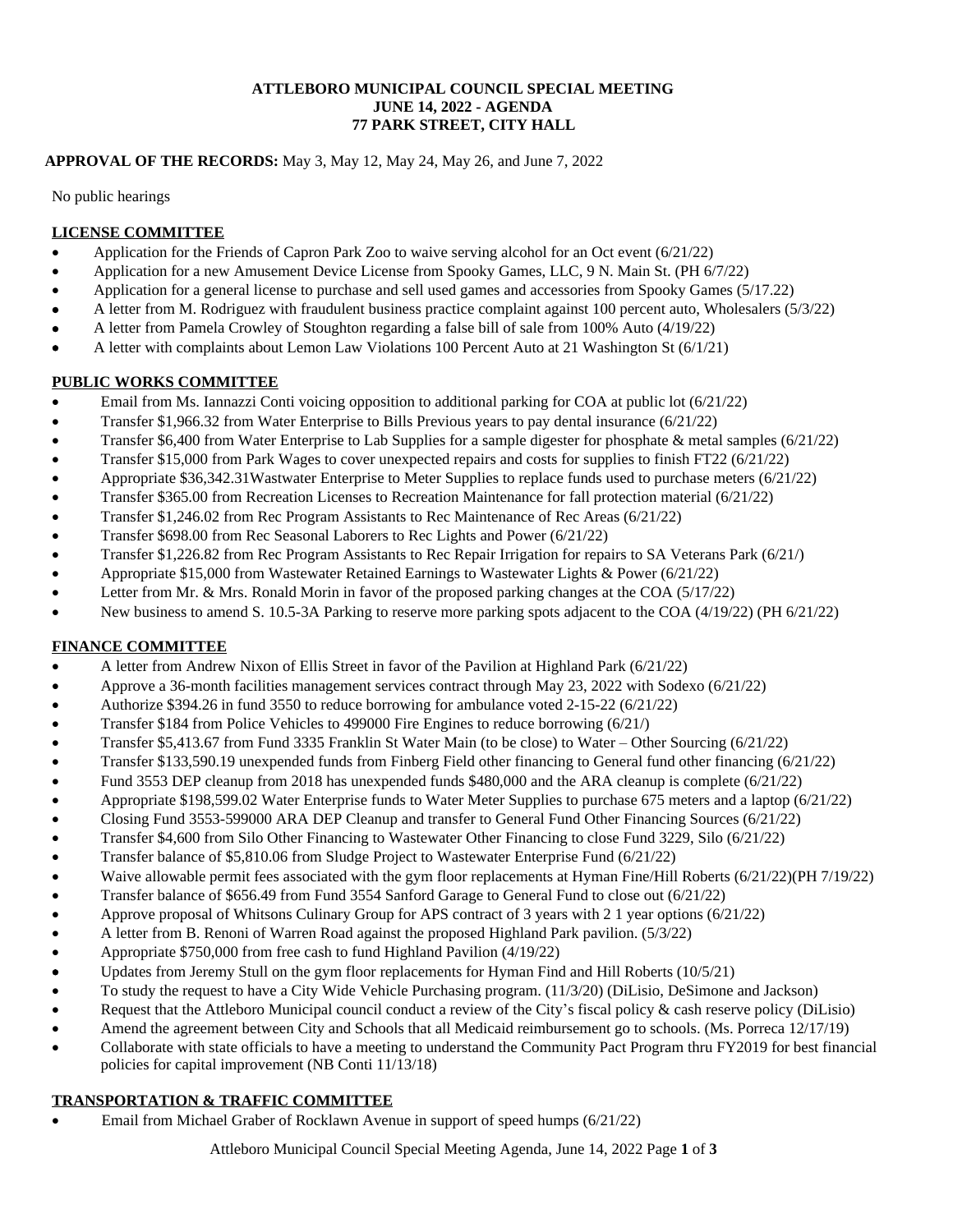- Email from Mr. Snedden in favor of speed humps on Rocklawn Avenue. (6/21/22)
- Approve H&L Bloom transportation contract for 36 months for APS (6/21/22)
- Speed hump placement on both May Street and Rocklawn Ave (4/19/22) (PH 5/17/22)
- Amend Section 10-4.18e to add May Street and Rocklawn Avenue to speed humps list (4/19/22) (PH 5/17/22)
- Amendment to the Parking ordinance to address the reopening of Rathbun Willard Drive (4/19/22)
- Request for Stop sign at Jewel and Hawthorne (4/5/22) (PH 5/3/22)
- Amendment to ordinance 10-4.18 regarding removal and modification of permanent speed humps (3/15/22)
- Request to look again at Angeline Street and parking issues (2/15/22)
- Amendments for Chapter 10 and 17 regarding commercial vehicles (11/2/21) (PH 1/18/22)
- Traffic Study Commission recommends delay Rathbun-Willard Dr. opening until proposed traffic light installed (11/19/19)
- Amend Section 10-4.6 Left Turn Prohibited: May Street to Newport Avenue: May Street traffic traveling --- prohibited from making a Left turn onto Newport Avenue Northbound unless directed by a public safety official. (Ms. Porreca 11/6/18)

# **IT & INFRASTRUCTURE COMMITTEE**

Transfer \$5,497.19 from Munis Other Financing to 3 Other Financing Uses (6/21/22)

# **ZONING & LAND USE COMMITTEE**

- A letter from the Cannabis Dispensary Coalition suggesting not enough demand to add more retail license (6/21/22)
- Amendment to Zoning Ordinance to allow for Accessory Dwelling Units (12/21/21)
- Public Hearing January 18, 20 with Planning Board regarding Ch. 17-3.3 Commercial Vehicle Parking (12/21/21
- Mobile Home Park zoning district proposed (11/2/21)
- A communication from Joe Drazek of South Attleboro with concern about proposed marijuana establishment (3/3/20)
- Amend §17–16.10 NON–CONFORMING SIGNS Delete B in its entirety and insert new language (see New Business-Ms. Porreca & Mr. DiLisio) (12/12/17)

# **CITY PROPERTY & CLAIMS COMMITTEE**

- Surplus 2009 Ford F150 with 151,299 from the Health Department (6/21/22)
- Surplus Thermal Imaging Cameras for trade in value from the Fire Department (6/21/22)
- Surplus 3 office chairs from the Personnel Department (6/21/22)
- Transfer \$1,500 from Cannabis Impact money to Data Processing to purchase PO forms (6/21/22)
- Surplus a list of items from the Attleboro High School (see attached) 6/21/22)
- Donation of \$5,200 worth of streetlight/sidewalk light box wraps from Keep Attleboro Beautiful (6/21/22)
- Approve expending \$5,000 MassDevelopment Grant for services at the East Attleboro Academy Building (6/21/22)
- Appropriate \$2,000 to wrap 8 more light boxes with art in the city (6/7/22)
- Surplus East Attleborough Academy Building on Sanford Street (4/19/22)
- Request to lift the façade restriction from the sale of 135 County Street (4/5/22)
- New Business to review all city's annual legal expenses to determine if prudent to use new methods (6/15/21)

## **PERSONNEL VETERANS AND HUMAN SERVICES COMMITTEE**

Transfer \$2,000 from Veterans Parades to Veterans Replacement of Flags (6/21/22)

# **ORDINANCES, ELECTIONS & LEGISLATIVE MATTERS COMMITTEE**

- Proposed amendments to Section 16-11 regarding water assessments (6/21/22) (PH 07/19/22)
- New business to amend S. 2-8.2 regarding the Powers and Duties of the MBC also to the administration (5/3/22)
- Proposed Amendment to Chapter 7, Health Department regarding Plastic Shot bottle waste (4/19/22) (PH 5/17/22)
- Ordinance amendment to proposed Ordinance Provision for Vacancy in the Office of Mayor S 2 (4/5/22 PH)
- New business to change the effective date of paper straws and plastic container bans to 1/23/21 (6/15/21)(PH 7/19/22)
- Request amendment to 16-9, suggesting a Fee Report every 3 years by Water Superintendent (4/6/21)
- Request amendment to 16-15 suggesting a Fee Report every 3 years by the Wastewater Dept. (4/6/21)
- Request to review the Revised Ordinances of the City of Attleboro (12/15/20) (DiLisio)
- Letter from Mark Kolakowski regarding change of hours at the city Compost Center. (6/16/20)
- Request that a Special Commission be formed to review the City Charter. (Ms. Jackson) (2/4/20)

# **PUBLIC SAFETY AND EMERGENCY MANAGEMENT COMMITTEE**

- Transfer \$10,000 from Police Salary to Police Appropriation Amory (6/21/22)
- Transfer \$295.01 from Fire Vehicles to Fire Engines to reduce borrowing for the fire engine (6/21/22)
- New business to adopt the Mass Police Pay incentive Program (Quinn Bill) (5/3/22)